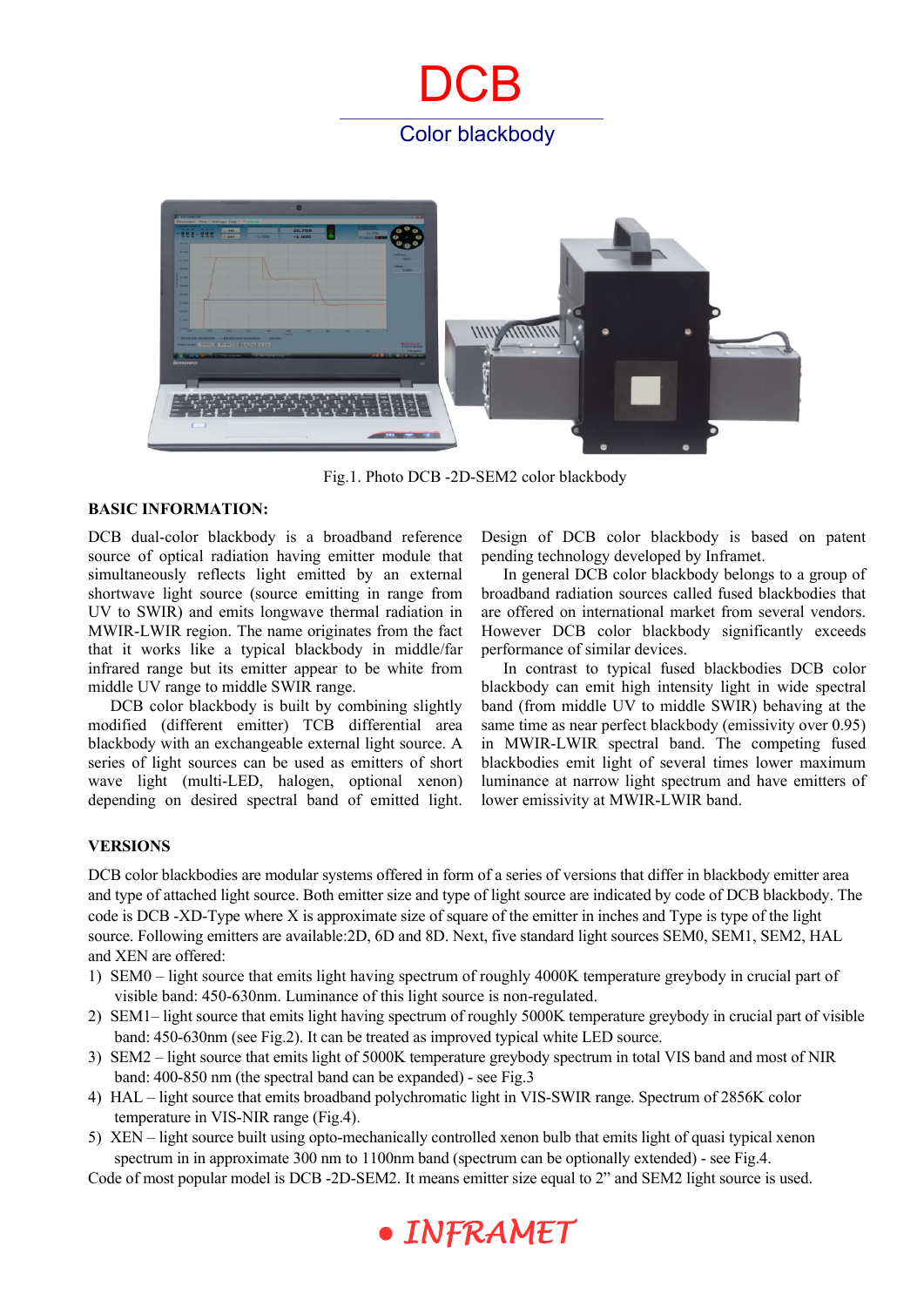# DC<sub>B</sub>

Color blackbody



#### **OPTIONS**

- 1. Typical DCB color blackbodies use four types of light sources of spectrum seen in Figs. 2-4. However light sources of different spectrum can be optionally delivered, too.
- 2. Typical DCB color blackbodies are manufactured to simulate day light conditions. However, they can be delivered in version of expanded light intensity range capable to simulate both day and night light conditions.
- 3. Typical DCB color blackbody emits polychromatic broadband light and is calibrated in photometric units. However, special DCB blackbody emitting monochromatic light can be delivered. Such color blackbody is calibrated in radiometric units.